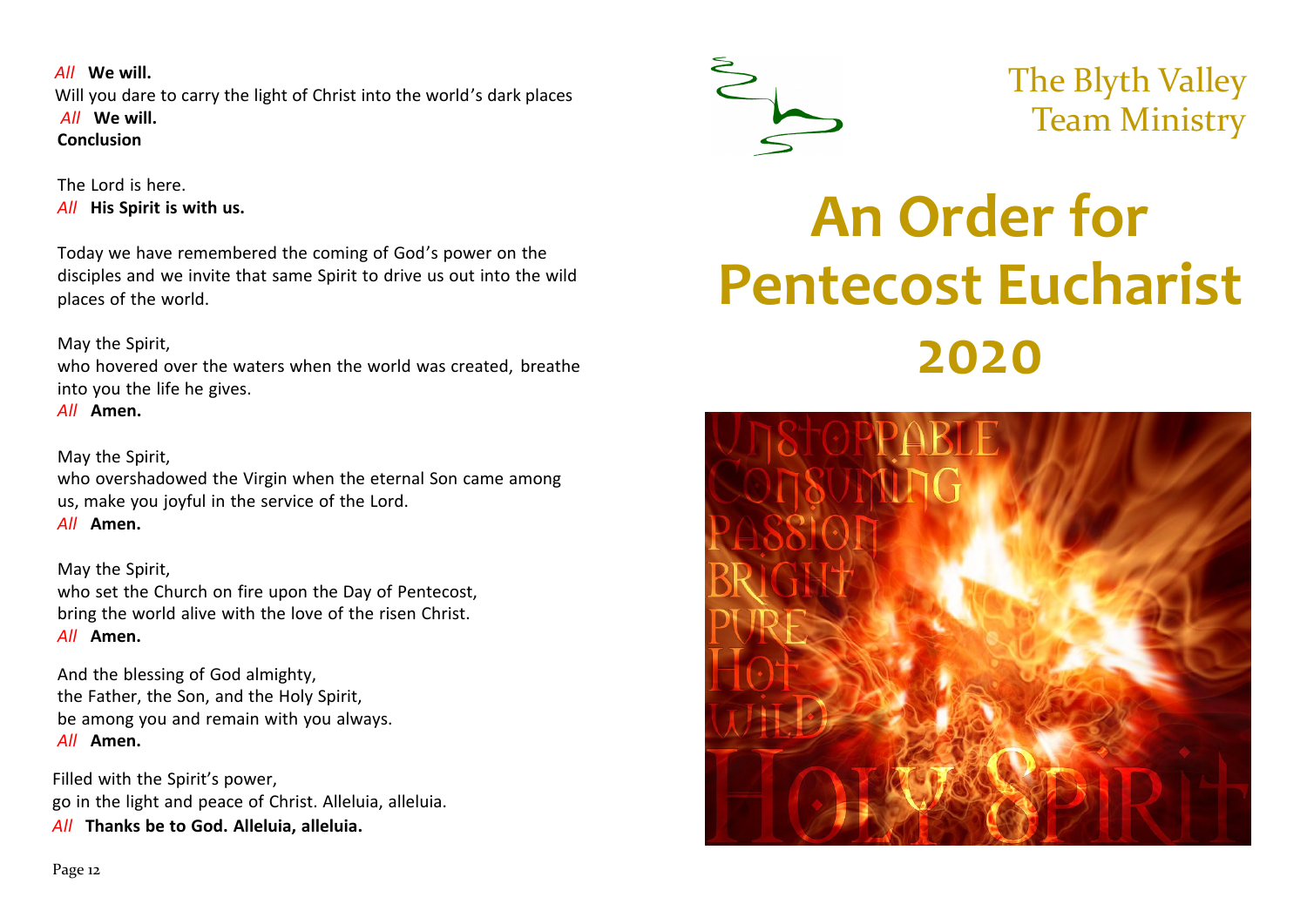#### **Introduction and welcome**

*God declares: I will pour out my spirit on all flesh. Then everyone who calls on the name of the Lord shall be saved.*

Music:

In the name of the Father, and of the Son, and of the Holy Spirit. *All* **Amen.**

#### *The president greets the people*

Grace, mercy and peace from God our Father and the Lord Jesus Christ be with you. *All* **And also with you.** Alleluia. Christ is risen. *All* **He is risen indeed. Alleluia.**

#### **Introduction**

#### *The president introduces the service*

Jesus Christ, whom we worship, is our crucified, risen and ascended Lord and we have walked with him through his journey of love.

We have faced the agony of his suffering and death on a cross. We have rejoiced at his bursting free from the bonds of death. We have enjoyed his risen presence with us

and his revelation of himself through the breaking of bread.

We have seen his return to the throne before which every knee

shall bow

and every tongue confess that this Jesus is Lord.

And now, with the followers of his own time,

we await the coming of the promised Holy Spirit, his gift to his people, through whom we make Christ known to the world.

## **Blessing of Light**

# *The ministers go to the Easter Candle.*

Blessed are you, sovereign God, overflowing in love. With Pentecost dawns the age of the Spirit. Now the flame of heaven rests on every believer. Strong and weak, women and men tell out your word; the young receive visions, the old receive dreams. With the new wine of the Spirit they proclaim your reign of love. Amid the birth pangs of the new creation the way of light is made known. Source of freedom, giver of life, blessed are you, Father, Son and Holy Spirit. *All* **Blessed be God for ever.**

# *Each member of the congregation has a candle which is lit.*  **Commission**

For fifty days we have celebrated the victory of our Lord Jesus Christ over the powers of sin and death. We have proclaimed God's mighty acts and we have prayed that the power that was at work when God raised Jesus from the dead might be at work in us. As part of God's Church here in the Blyth Valley Cluster of Churches, I call upon you to live out what you proclaim. Empowered by the Holy Spirit, will you dare to walk into God's future, trusting him to be your guide?

# *All* **By the Spirit's power, we will.**

Will you dare to embrace each other and grow together in love?

# *All* **We will.**

Will you dare to share your riches in common and minister to each other in need?

*All* **We will.**

Will you dare to pray for each other until your hearts beat with the longings of God?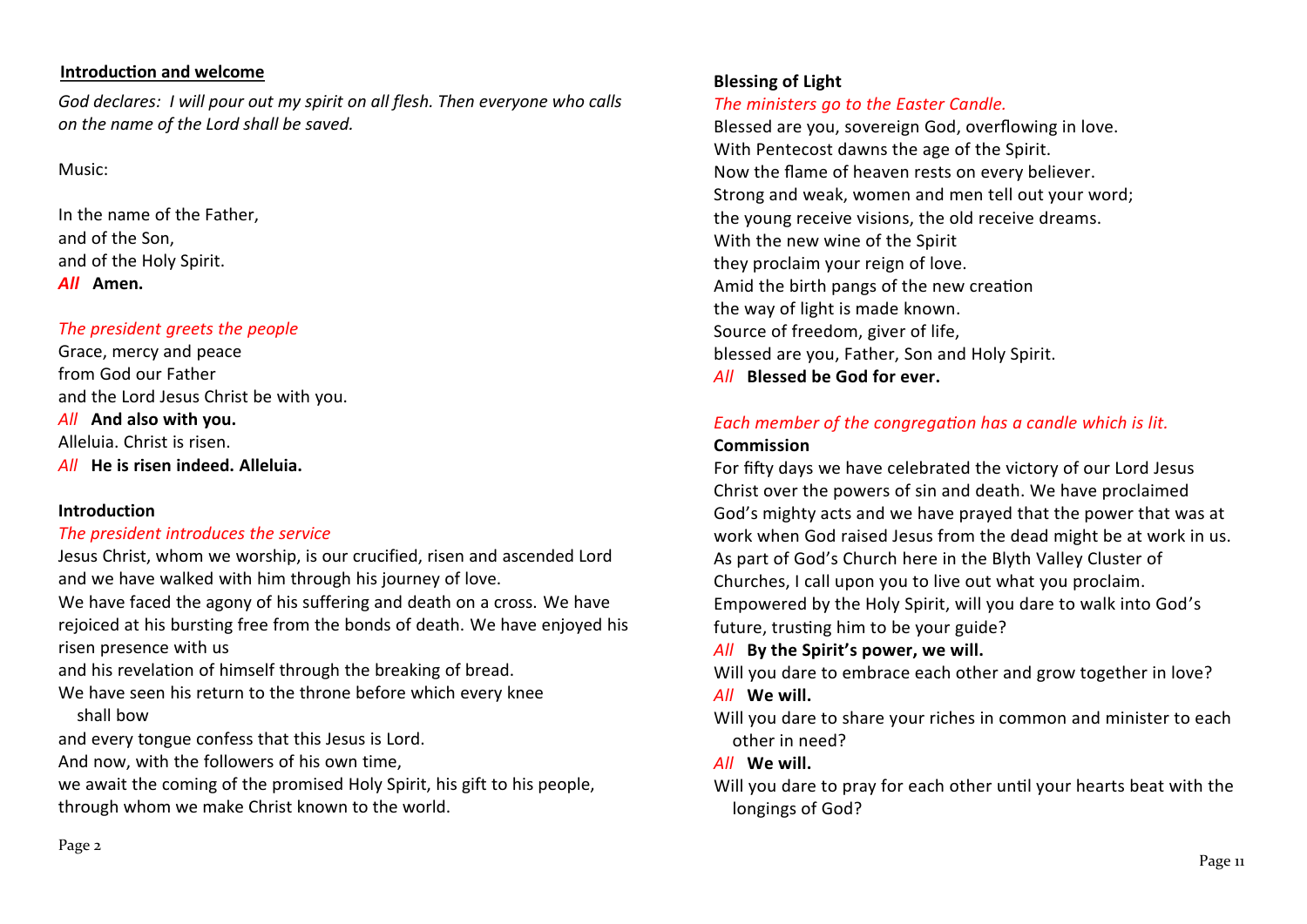*May the blood of my Lord Jesus Christ which was shed for me, keep my body and soul in eternal life. And may I feed on him whom I have received in my heart, by faith with thanksgiving. Amen.)*

# *Prayer after Communion*

*Silence is kept.*

## Faithful God,

who fulfilled the promises of Easter by sending us your Holy Spirit and opening to every race and nation the way of life eternal: open our lips by your Spirit, that every tongue may tell of your glory; through Jesus Christ our Lord. *All* **Amen.**

#### *All* **Father of all,**

**we give you thanks and praise, that when we were still far off you met us in your Son and brought us home. Dying and living, he declared your love, gave us grace, and opened the gate of glory. May we who share spiritually Christ's body live his risen life; we who drink spiritually his cup bring life to others; we whom the Spirit lights give light to the world. Keep us firm in the hope you have set before us, so we and all your children shall be free, and the whole earth live to praise your name; through Christ our Lord. Amen.**

**Invitation to confession**

The Spirit of the Lord fills the world and knows our every word and deed. Let us then open ourselves to the Lord and confess our sins in penitence and faith.

#### **God of mercy,**

**we acknowledge that we are all sinners. We turn from the wrong that we have thought and said and done, and are mindful of all that we have failed to do. For the sake of Jesus, who died for us, forgive us for all that is past, and help us to live each day in the light of Christ our Lord. Amen.**

May God who loved the world so much that he sent his Son to be our Saviour forgive *us our* sins and make *us* holy to serve him in the world, through Jesus Christ our Lord. **Amen.**

#### *a period of silent prayer*

Let us pray that the Spirit will work through our lives to bring Christ to the world. *Silence is kept.*

God, who as at this time taught the hearts of your faithful people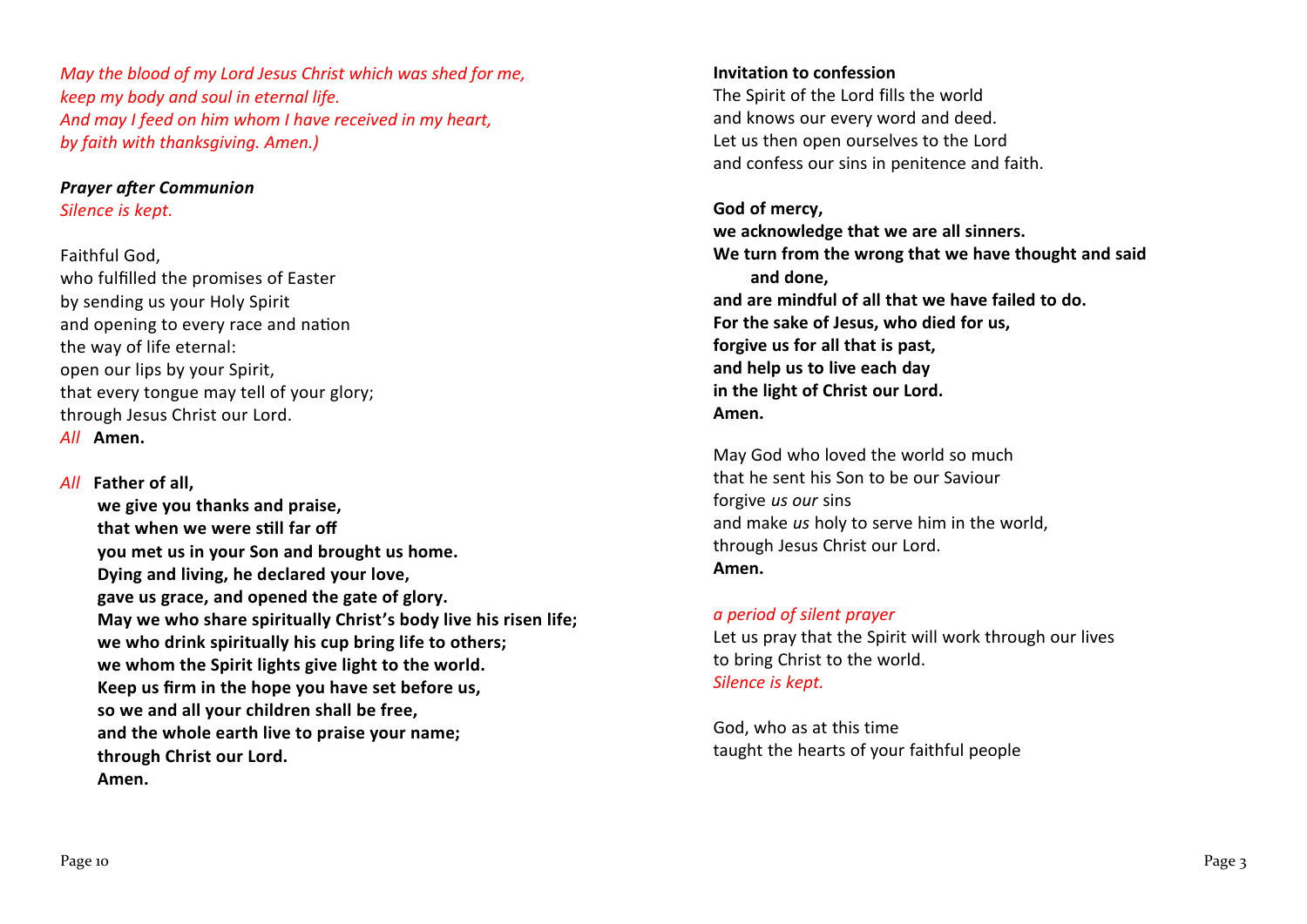by sending to them the light of your Holy Spirit: grant us by the same Spirit to have a right judgement in all things and evermore to rejoice in his holy comfort; through the merits of Christ Jesus our Saviour, who is alive and reigns with you, in the unity of the Holy Spirit, one God, now and for ever.

*All* **Amen.**

**First Reading**: **Second reading:** *After each reading*: This is the word of the Lord *All* **Thanks be to God Gospel Reading**: Alleluia, alleluia. There are varieties of gifts, but the same Spirit; by the one Spirit we were all baptized into one body. *All* **Alleluia.**

#### *When the Gospel is announced the reader says*

Hear the Gospel of our Lord Jesus Christ according to John. *All* **Glory to you, O Lord.**

#### *At the end*

This is the Gospel of the Lord. *All* **Praise to you, O Christ.**

**The Sermon**

#### **The Creed**

*All* **We believe in one God, the Father, the Almighty, maker of heaven and earth,** *All* **Blessing and honour and glory and power be yours for ever and ever. Amen.**

Let us pray with confidence as our Saviour has taught us

*All* **Our Father, who art in heaven, hallowed be thy name; thy kingdom come; thy will be done; on earth as it is in heaven. Give us this day our daily bread. And forgive us our trespasses, as we forgive those who trespass against us. And lead us not into temptation; but deliver us from evil. For thine is the kingdom, the power and the glory, for ever and ever. Amen.**

Every time we eat this bread and drink this cup, *All* **We proclaim the Lord's death until he comes.**

*You can say at home: Father of all, I thank you for the gift of the holy body and precious blood of my Lord and Saviour Jesus Christ. Since at this time I cannot receive him in the holy sacrament, may he come spiritually into my heart. May the body of my Lord Jesus Christ which was broken for me, keep my body and soul in eternal life.*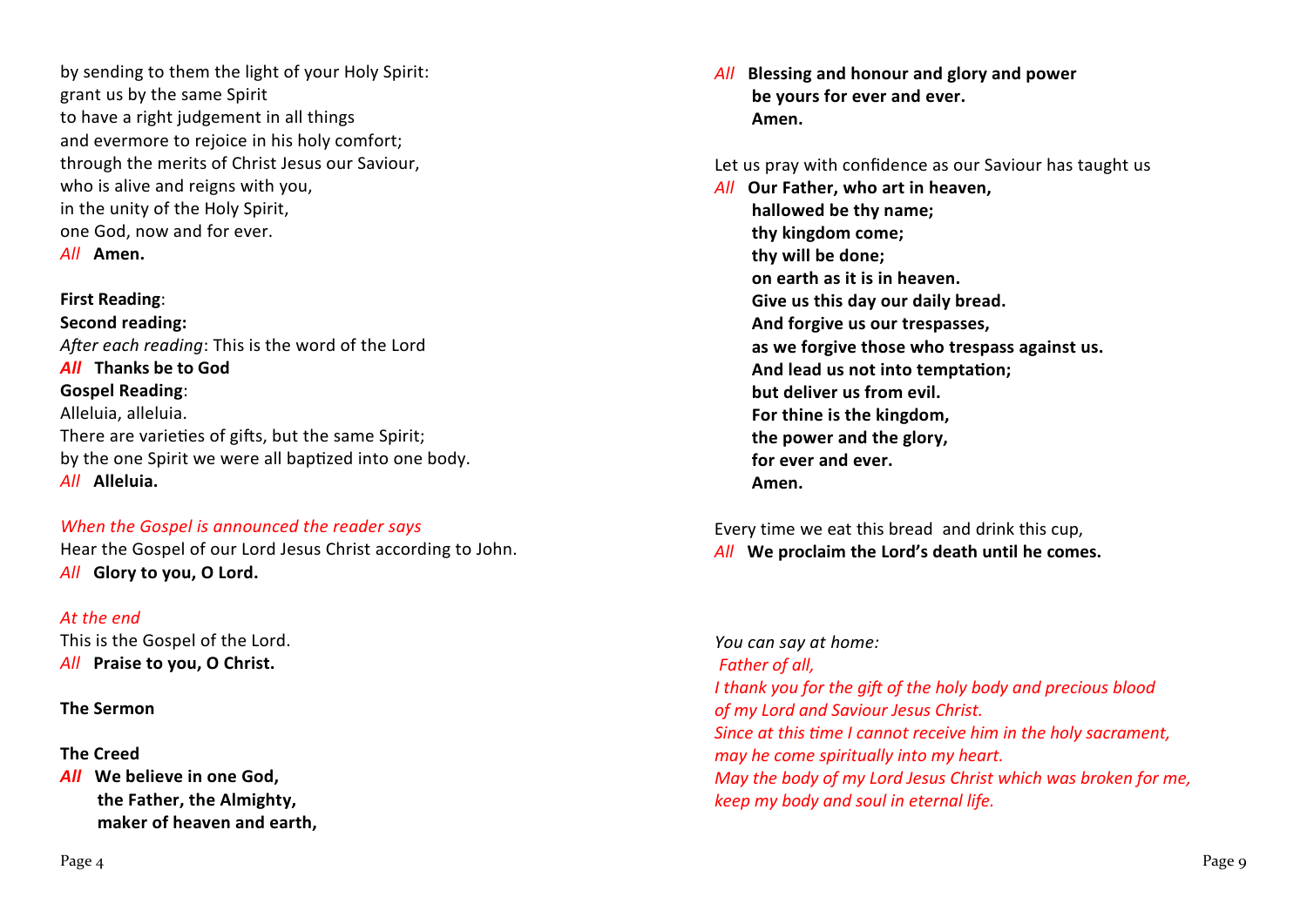he gave it to them, saying: Drink this, all of you; this is my blood of the new covenant, which is shed for you and for many for the forgiveness of sins. Do this, as often as you drink it, in remembrance of me.

Therefore, heavenly Father, we remember his offering of himself made once for all upon the cross; we proclaim his mighty resurrection and glorious ascension; we look for the coming of your kingdom, and with this bread and this cup we make the memorial of Christ your Son our Lord.

Great is the mystery of faith:

*All* **Christ has died: Christ is risen: Christ will come again.**

Accept through him, our great high priest, this our sacrifice of thanks and praise, and as we eat and drink these holy gifts in the presence of your divine majesty, renew us by your Spirit, inspire us with your love and unite us in the body of your Son, Jesus Christ our Lord. Through him, and with him, and in him, in the unity of the Holy Spirit, with all who stand before you in earth and heaven, we worship you, Father almighty, in songs of everlasting praise:

**of all that is, seen and unseen. We believe in one Lord, Jesus Christ, the only Son of God, eternally begotten of the Father, God from God, Light from Light, true God from true God, begotten, not made, of one Being with the Father; through him all things were made. For us and for our salvation he came down from heaven, was incarnate from the Holy Spirit and the Virgin Mary and was made man. For our sake he was crucified under Pontius Pilate; he suffered death and was buried. On the third day he rose again in accordance with the Scriptures; he ascended into heaven and is seated at the right hand of the Father. He will come again in glory to judge the living and the dead, and his kingdom will have no end. We believe in the Holy Spirit, the Lord, the giver of life, who proceeds from the Father and the Son, who with the Father and the Son is worshipped and glorified, who has spoken through the prophets. We believe in one holy catholic and apostolic Church. We acknowledge one baptism for the forgiveness of sins. We look for the resurrection of the dead, and the life of the world to come. Amen.**